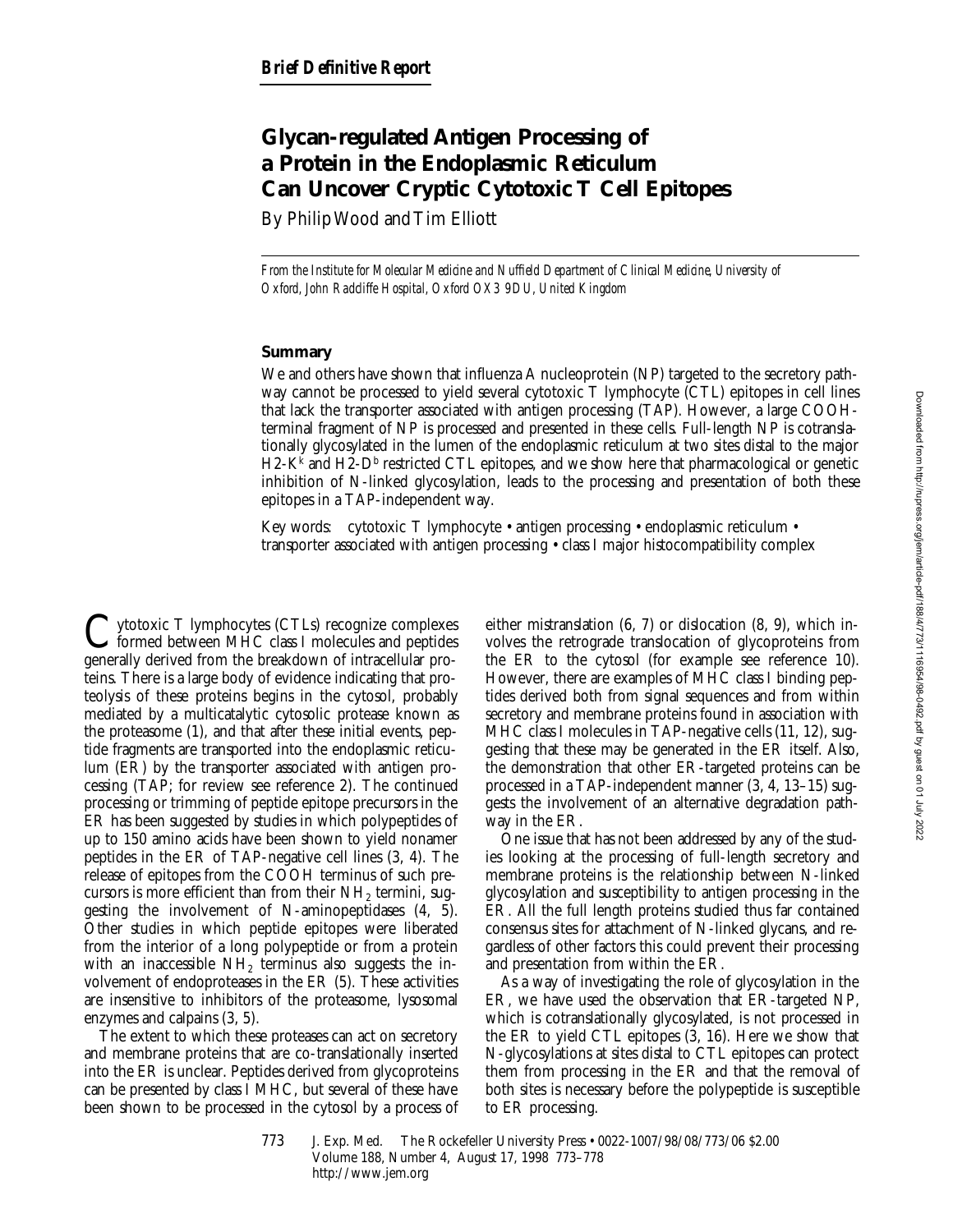### **Materials and Methods**

*Cell Lines.* Simian COS-1 cells were grown in DMEM. Murine L cells transfected with the  $H$ -2D<sup>b</sup> gene were a gift from Dr. A. Townsend (Institute of Molecular Medicine, Oxford, UK) and were maintained in RPMI 1640 medium. The human TAPnegative T2 cell lines, transfected with the genes encoding H-2D<sup>b</sup>  $(T2-D<sup>b</sup>)$  or H-2K<sup>k</sup>  $(T2-K<sup>k</sup>)$ , were gifts from Dr. P. Cresswell (Yale University, New Haven, CT) and were maintained in RPMI 1640. LBL.174 was a gift from Dr. R. DeMars (University of Wisconsin, Madison, WI) and was transfected with the murine  $H-2$  gene  $H-2D<sup>b</sup>$  (0.174 $D<sup>b</sup>$ ) by Dr. V. Cerundolo (University of Oxford, Oxford, UK). The thymidine kinase–negative human fibroblast line 143 was maintained in DMEM. All media were supplemented with 10% FCS (Meldrum Ltd., Bourne End, UK), 50 U/ml penicillin, 50 mg/ml streptomycin, and 2 mM l-glutamine.

*Antibodies.* The mAb 4.7.18 recognizes a region near the  $NH<sub>2</sub>$  terminus of influenza A nucleoprotein (NP) and was a gift from J. Skehel (National Institute of Medical Research, Mill Hill, UK). For immunoprecipitation studies, it was used at a final dilution of 1:100. The mAb B22.249 is specific for a conformational epitope on the  $\alpha$ 1 domain of H-2D<sup>b</sup> (17) and was used for immunoprecipitation studies B22.949 at a final concentration of 15  $\mu$ g/ml.

*Peptides.* The nonamer ASNENMDAM corresponds to residues 366–374 of NP from strain A/NT/60/68 and is the naturally occurring epitope presented to CTL by  $H$ -2D<sup>b</sup> (18). SDY-ERGLI, corresponding to residues 50–57 of NP, is presented by H-2Kk (19). ILKEPVHGV corresponds to residues 476–484 of HIV pol, binds to HLA-A2, and is the naturally processed epitope (20). All peptides were synthesized by Research Genetics, Inc. (Huntsville, AL).

*Site-directed Mutagenesis.* Oligonucleotide-directed mutagenesis was performed using the Muta-Gene Phagemid In Vitro Mutagenesis kit (Bio-Rad Labs. Ltd., Hemel Hempstead, Hertfordshire, UK) and single stranded pcDNA3 containing the cDNA for wild-type NP tagged with the hemagglutinin leader sequence (3) as a template. Single-site mutants for position 21 (NAT to DAT) and 144 (NDT to NDA) were generated, and a further round of mutagenesis with the reciprocal oligonucleotide was performed to generate a gene in which both glycosylation sequons had been deleted. Wild-type NP  $(L+NP^{+/+})$  contains both sites. The position 21 mutant is designated  $L^+NP^{-/+}$ , the position 144 mutant is designated  $L^+NP^{+/-}$ , and the nonglycosylated mutant is designated  $L^+NP^{-/-}$ .

*Recombinant Vaccinia Viruses.* Recombinant vaccinias were made by homologous recombination into the thymidine kinase gene using the shuttle vector pSC11.30R.2 as previously described (3). Vaccinias encoding wild-type  $L^+NP (L^+NP^{+/+}vacc)$ , a nonglycosylated COOH-terminal fragment of NP containing residues 368– 498 tagged with the hemagglutinin leader sequence  $(L+IMPvac)$ and influenza matrix protein (M1vacc) had been constructed previously (3, 18, 21, 22). All constructs were confirmed by dideoxy sequencing.

*Expression of NP Glycoforms in Mammalian Cells.* COS-1 cells were transfected with 10  $\mu$ g of sterile plasmid DNA by culturing in 500  $\mu$ g/ml DEAE-dextran in RPMI, followed immediately by 20  $\mu$ l of 100-mM chloroquine. Cells were incubated at 37<sup>o</sup>C for 4 h, after which the transfection mix was removed and replaced with 10% DMSO in RPMI for 3 min. This was replaced with 20 ml of medium. Assays were performed after 48 h. For expression from recombinant vaccinia, cells were infected at a multiplicity of 10 for 90 min at  $37^{\circ}$ C, after which they were washed twice, resuspended at  $5 \times 10^{5}/\text{ml}$  and incubated for a total of 3 h before

further manipulation.  $721.174D<sup>b</sup>$  at  $10<sup>7</sup>/ml$  were transfected by electroporation with 50  $\mu$ g of DNA (400 V/cm, 960  $\mu$ F) using a Cell Electroporator (Bio-Rad Labs., Ltd.). After 1 wk in culture, G418-resistant cells were examined for  $L^+NP$  expression by im-

munoprecipitation.<br>CTL Production. *CTL Production.* 6-wk-old female C57Bl/6 (H-2b) and CBA (H-2k) mice (Harlan Olac, Bicester, Oxfordshire, UK) were immunized by intraperitoneal injection of 107 PFU of NP-vacc in 200 µl of sterile PBS. Splenocytes were prepared at day 8. Autologous, irradiated splenocytes pulsed for 1 h with 5 mM peptide were used as stimulators. Recombinant human IL-2 was added to the cultures at a final 10 U/ml after the third restimulation. CTL clone F5 was a gift from A. Townsend.

*CTL Assays.* Standard 4-h 51Cr-release assays were performed using infected or peptide-pulsed target cells. Targets were labeled with <sup>51</sup>Cr at the time of infection for 1 h. Virus was then removed and the cells were incubated for a further 2 h before their exposure to CTL. Where appropriate, cells were treated with 10  $\mu$ g/ml tunicamycin 2 h after the start of virus infection for a further 2 h before the 4-h killing assay. This approach was taken to ensure that all  $H$ -2D<sup>b</sup> molecules at the cell surface at the start of the killing assay had been synthesized in the presence of tunicamycin.

*Metabolic Labeling and Immunoprecipitation.* This was performed as previously described (23).  $10^7$  cells labeled with 100  $\mu$ Ci per 107 cells of 35S Promix (Amersham Pharmacia Biotech, Little Chalfont, Buckinghamshire, UK) for 30 min at  $37^{\circ}$ C were used for each experimental point. Endoglycosidase H (Endo-H) treatment of immunoprecipitates was with  $1 \,$ U overnight at  $37^{\circ}$ C. Immunoprecipitates were resolved on a 10% SDS-polyacrylamide gel and analyzed by autoradiography. Comparative experiments were exposed for the same time period. Autoradiographs were quantitated using the BioImage Analyzer and software (Millipore Corp., Bedford, MA) where, for pulse–chase analyses, optical density readings were converted into a percentage value based on the reading at the start of the chase being 100%. Where the effects of tunicamycin were studied, the drug was added (from a stock of 1 mg/ml in DMSO) 1 h before labeling and was present at the indicated concentration throughout the experiment. An equivalent volume of DMSO was added to controls.

### **Results**

We have previously shown that full-length NP expressed in the ER is not processed to reveal two immunodominant CTL epitopes in TAP-deficient cells (3, 16). One possible reason for this is that its cotranslational glycosylation at residues 21 and 144 somehow blocks antigen processing in this compartment.

*Blocking the Glycosylation of L*<sup>1</sup>*NP Promotes the Release of CTL Epitopes after Processing in the ER.* To test this hypothesis, we assessed the effect of the glycosylation inhibitor tunicamycin on the ER processing of  $L^+NP$  in T2- $D^b$ . At a concentration of 10  $\mu$ g/ml of tunicamycin, L<sup>+</sup>NP but not  $H-\rho^b$  glycosylation is substantially inhibited (data not shown). Fig. 1 shows that, under these conditions,  $T2-D<sup>b</sup>$ are able to present both the  $D^b$ -restricted epitope 366–374 (Fig. 1 *A*) and  $T2-K^k$  the K<sup>k</sup>-restricted epitope SDYEGRLI (50-57, Fig. 1 *B*) to CTLs. In the absence of tunicamycin treatment, no presentation occurs. Presentation of the NP fragment  $L^+IMP$  (which contains the  $D^b$ -restricted but not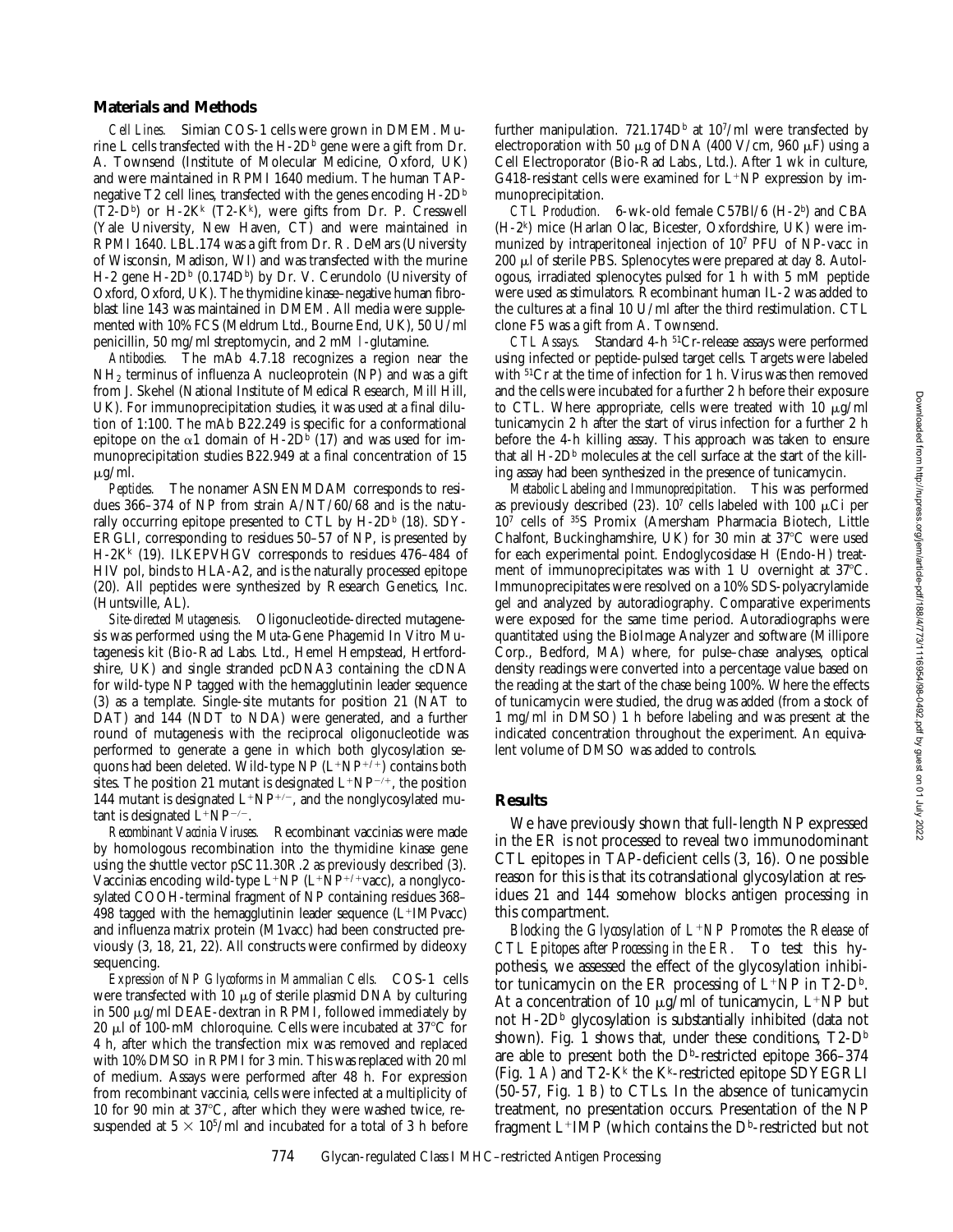the  $K<sup>k</sup>$ -restricted CTL epitope) is unaffected by tunicamycin treatment. In contrast to the cell lines  $T2-D^b$  and T2-K<sup>k</sup>, the TAP-competent cell line L- $D^b$  is able to present these epitopes independently of the glycosylation status of  $L^+NP$ , indicating that tunicamycin exerts its effect on the alternative, TAP-independent antigen processing pathway. Tunicamycin treatment restores the presentation of NP366–374 from  $L^+NP$  in a dose-dependent manner (Fig. 1 *C*). Thus, the presentation of NP366–374 by  $T2-D<sup>b</sup>$ , induced using doses of tunicamycin that inhibit the glycosylation of NP, suggests that processing of proteins within the ER for presentation through MHC class I is directly linked to the absence of N-linked glycans on the antigen. The decrease in the efficiency of presentation of  $L^+IMP^$ derived NP366–374 by  $T2-D<sup>b</sup>$  in the presence of tunicamycin is probably due to its effect on the level of  $H$ -2D<sup>b</sup>,



**Figure 1.** Tunicamycin restores presentation of two MHC class I epitopes from NP by T2 infected with recombinant vaccinia. (*A*) T2-Db (*right*) and L-Db (*left*) were infected with recombinant vaccinias as indicated and incubated in the presence or absence of tunicamycin (*TM*) at 10  $\mu$ g/ml before testing their ability to present the H2-D<sup>b</sup>–restricted epitope ASNENMDAM to CTL clone F5. Two E/T ratios are shown: 5:1 (*white bars*) and 1:1 (*stippled bars*). (*B*) The experiment was repeated with T2-Kk (*right*) and  $L-D^b$  (*left*) to test the presentation of the H2-K<sup>k</sup>–restricted epitope SDYERGLI (NP50–57) to a polyclonal CTL population used at an E/T ratio of 25:1. (C)  $T2-D^b$  (*right*) or L- $D^b$  (*left*) were infected with recombinant vaccinias as indicated and incubated in the presence or absence of tunicamycin (*TM*) at the doses indicated before testing their ability to present the H2-Db–restricted epitope ASNENMDAM to CTL clone F5. Two E/T ratios are shown: 5:1 (*white bars*) and 1:1 (*stippled bars*).

and serves to indicate that the restoration of presentation of NP366–374 from  $L^+N^{p+/+}$  that was seen in the presence of tunicamycin is significant.

To observe the effect of deglycosylation on the ER processing of  $L^+NP$  in isolation of vaccinia virus infection, presentation of the  $H2-D<sup>b</sup>$ –restricted epitope was investigated in the TAP-negative cell line LBL721.174 transfected with the  $L^+NP$  gene. Fig. 2 shows that treatment of the transfected cells with 5  $\mu$ g/ml tunicamycin restored the presentation of NP366–374 to CTLs to  $\sim$ 70% of that seen when tunicamycin-treated  $T2-D<sup>b</sup>$  were pulsed with 10 nM of peptide.

To eliminate the possibility that tunicamycin restored presentation of class I epitopes from within  $L^+NP$  by a mechanism separate from inhibition of antigen glycosylation, we constructed a series of mutants of  $\bar{L}$ +NP by sitedirected mutagenesis. The asparagine at position 21 is found in the nucleoproteins of the majority of known strains of influenza A virus, but aspartic acid is present in some strains. Similarly, threonine 146 is found in  $\sim$ 50% of the known strains, with alanine present in the majority of the remainder. We used these two naturally occurring amino acid substitutions to remove one or both of the glycosylation sequons from  $L^+NP^{+/+}$ . Recombinant vaccinias encoding the three possible glycosylation variants were then constructed. Fig. 3 shows that in contrast to infection with  $L^+NP^{+/+}$ , T2- $\bar{D}^b$  infected with  $L^+NP^{-/-}$  vacc is able to process and present the H2-Db–restricted epitope NP366–374 to CTLs as efficiently as from  $L^+$ IMPvacc. This demonstrates a direct correlation between the absence of N-linked glycans and the ability to process  $L^+NP$  within the ER to yield CTL epitopes. The presence of either of the two glycosylation sites alone also prevents the presentation of NP366–374 from  $L^+NP$  when expressed in T2-D<sup>b</sup> (Fig. 3). In contrast, like  $L^+NP^{+/+}$ , both are readily processed in the cytosol of a TAP-competent cell. These results indicate that in addition to the cytosolic processing of secretory glycoproteins, deglycosylated glycoproteins can also be exposed to TAP-independent processing pathways that are located in a distinct compartment. The possibility that pro-



**Figure 2.** Tunicamycin restores presentation of NP366–374 by transfected 721.174Db expressing L<sup>1</sup>NP<sup>1</sup>/<sup>1</sup>. **.**174Db expressing L<sup>1</sup>NP<sup>1</sup>/<sup>1</sup> (*right*) (*inset*: expression of the transgene after pulse-labeling and immunoprecipitation after 3-h chase) or untransfected **.**174Db (*left*) were left untreated ( $0$ ), incubated in the presence of 5  $\mu$ g/ml of tunicamycin (*TM*), or pulsed with 10 nM ASNENMDAM (*PEP*) before testing their ability to present the H2-Db–restricted epitope ASNENMDAM to CTL clone F5. Two E/T ratios are shown: 5:1 (*white bars*) and 1:1 (*stippled bars*).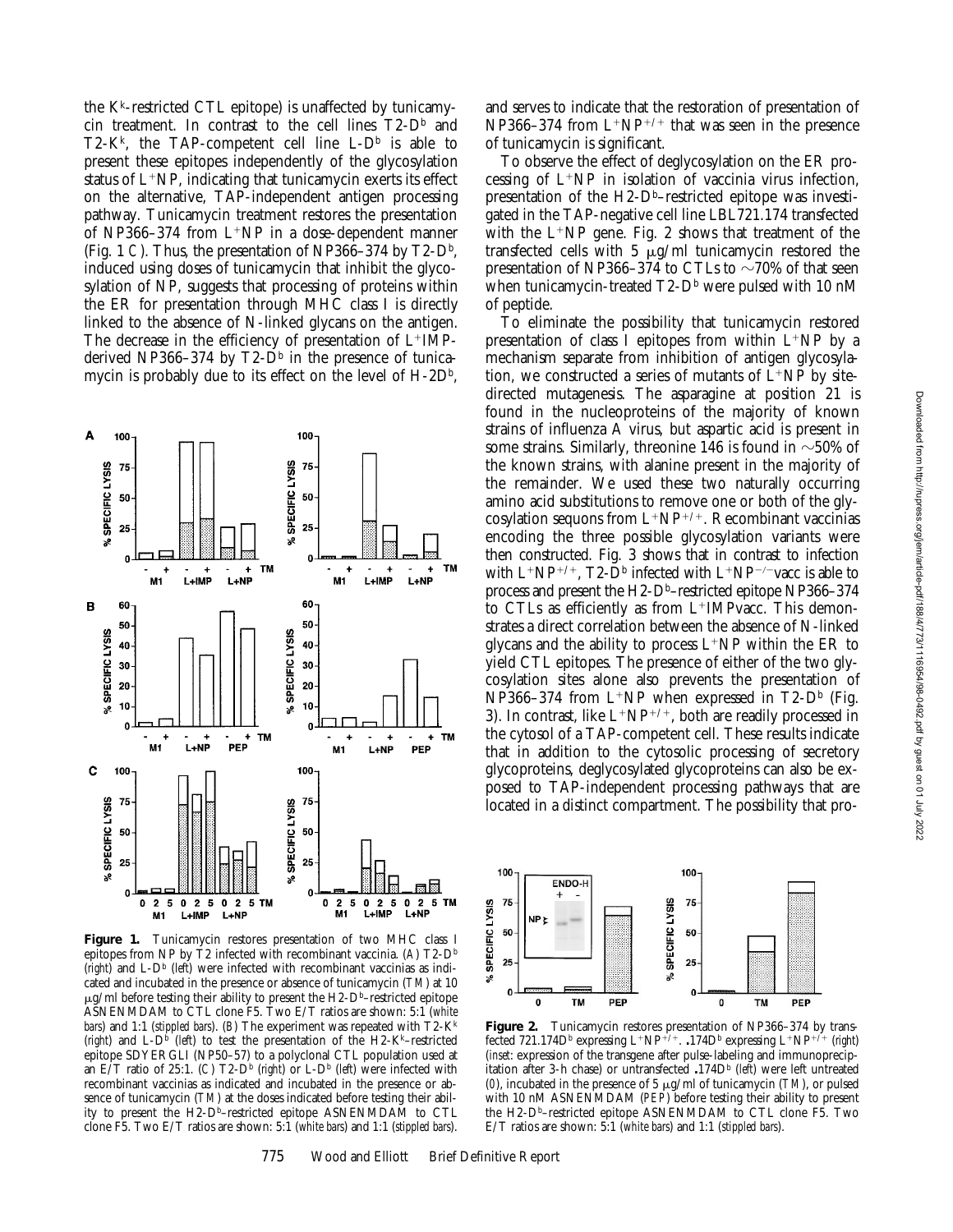cessing of the nonglycosylated form of NP also occurs in the cytosol with TAP-independent transfer of the epitope into the ER is not supported by the observation that presentation of the epitope by TAP-negative cells occurs only if it is preceded by an ER targeting signal (3).

*The Rate of L*<sup>1</sup>*NP Turnover Is Glycan Regulated but Does Not Correlate with Antigen Presentation.* For cytosolic processing, there is a correlation between the rate of antigen degradation and the efficacy with which it is presented to CTLs. To determine whether the same correlation was true for glycoproteins processed in the ER, we measured the rate of degradation of all four  $L^+NP$  constructs in COS-1 cells. Fig. 4 *a* shows that  $L^+NP^{+/+}$  was long-lived with a half-life of  $>4$  h. It remained sensitive to Endo-H during this time (Fig. 2 and data not shown), suggesting that it was retained in the early part of the secretory pathway. We could not detect any secreted NP even after prolonged (24 h) expression (data not shown). The half-life of NP when expressed in the ER is thus comparable to that of NP expressed in the cytosol (21). Treatment of  $L^+NP^{+/+}$ expressing COS-1 cells with 10  $\mu$ g/ml tunicamycin (a dose that completely inhibits glycosylation of the protein) causes it to be degraded more rapidly with only 40% remaining after a 4-h chase, as compared with 75% of untreated NP. This observation was not due to a nonspecific effect of tunicamycin on the cells, because  $L^+NP^{-/-}$  is degraded with similar kinetics to  $L^{+}NP$  after tunicamycin treatment and is unaffected by tunicamycin treatment. The increased rate of degradation of deglycosylated NP appeared to be controlled by the presence or absence of an N-linked glycan at position 21. Thus, Fig. 4 *b* shows that, although  $L^+NP^{+/-}$ was degraded at the same rate as  $L^+NP^{+/+}$ ,  $L^+NP^{-/+}$  was degraded at the same rate as  $L^+NP^{-/-}$ . The slow degradation of  $L^+NP^{+/-}$  was accelerated when it was synthesized in the presence of tunicamycin. Since neither of the monoglycosylated forms are processed and presented by  $T2-D<sup>b</sup>$ , we conclude that, unlike in the cytosol, where induction of



**Figure 3.** Presentation of NP366-374 to CTL clone F5 by T2-D<sup>b</sup> infected with recombinant vaccinia is blocked by the presence of N-linked glycans. T2-D<sup>b</sup> (*right*) and L-D<sup>b</sup> (*left*) were infected with recombinant vaccinias encoding influenza matrix protein (*M1*), L<sup>+</sup>IMP (*IMP*), L<sup>+</sup>NP<sup>+/+</sup>  $(+/+)$ , L<sup>+</sup>NP<sup>-/-</sup> (-/-), L<sup>+</sup>NP<sup>-/+</sup> (-/+), or L<sup>+</sup>NP<sup>+/-</sup> (+/-), or were pulsed with 10 nM NP366–374 (*PEP*) and tested for their ability to present NP366–374 to CTL clone F5 at an E/T ratio of 5:1 (*white bars*) or 1:1 (*stippled bars*).

rapid degradation is sufficient to potentiate presentation of class I epitopes (21), antigen processing in the ER is limited by the presence of N-linked glycans on a protein and this effect is independent of the degradation rate of the protein. It is important to note that, in these experiments, the term 'degradation' is used operationally, since the failure to detect NP by immunoprecipitation does not necessarily reflect its hydrolysis but could reflect other events leading to the loss of the anti-NP mAb epitope.

## **Discussion**

Many secretory and membrane proteins have been shown to yield class I–restricted CTL epitopes. With respect to cytosolic antigen processing, this raises a topological paradox because these proteins are cotranslationally transported into the ER. However, they can be exposed to cytosolic proteases by either their mistranslation (6, 7), or dislocation to the cytosol (8, 9). Alternatively, they can be processed in the ER itself (3, 4, 13–15, 24).

The majority of glycoprotein antigens studied to date are processed and presented in a TAP-dependent manner, as is  $L^+NP^{+/+}$  described here and elsewhere (8). Using  $L^+NP$ as a model antigen, we have shown that a controlling factor in determining whether ER-targeted proteins can be processed in the ER is N-glycosylation. Like the diglycosylated form of the antigen  $(L^+NP^{+/+})$ , neither of the two monoglycosylated proteins  $(L^+NP^{-/+}$  and  $L^+NP^{+/-}$ ) yielded CTL epitopes, although they were degraded with different kinetics. This suggested that the glycan-regulated rate of degradation was not the controlling factor in determining whether the protein was processed for presentation to CTLs. Our results are consistent with the idea that a failure to glycosylate might prohibit a nascent glycoprotein from entering the quality control procedure that normally culminates in export from the ER into either the secretory pathway or the cytosol (where they are degraded), allowing it to become exposed to proteases in the ER itself. The glycosylation of proteins targeted to the secretory pathway would therefore have the effect of preventing the generation of large numbers of class I binding peptides within the ER by enzymes that normally function to trim peptides delivered by TAP. Our results show that N-glycosylation can



**Figure 4.** Stability of  $L^+NP$  glycoforms expressed in the ER of COS-1. The intracellular stability of (*a*) untreated  $L^+NP^{+/+}$  ( $\bullet$ ),  $L^+NP^{+/+}$  after tunicamycin treatment ( $\blacksquare$ ), and L<sup>+</sup>NP<sup>-/-</sup>( $\blacktriangle$ ); and (*b*) untreated L<sup>+</sup>NP<sup>+/-</sup> ( $\bullet$ ), L<sup>+</sup>NP<sup>+/-</sup> after tunicamycin treatment ( $\blacksquare$ ), and L<sup>+</sup>NP<sup>-/+</sup> ( $\blacktriangle$ ) are shown.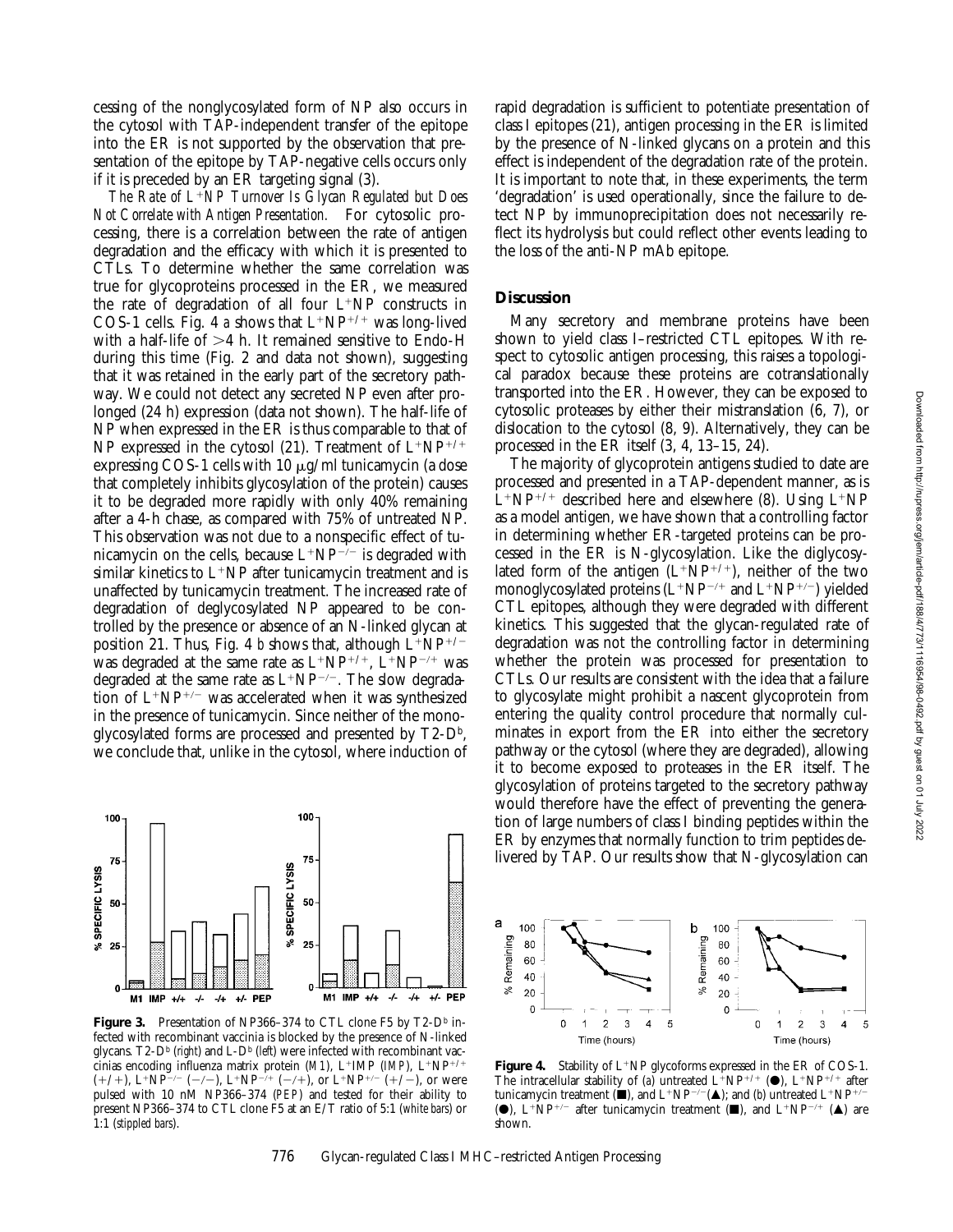inhibit the generation of epitopes distal to the site of glycosylation, presumably by affecting the general pathway for degradation as outlined above. By ensuring that proteins targeted for degradation are disposed of at a site that is remote from peptide delivery and trimming, the system can ensure that under normal conditions the favored route by which peptides interact with class I MHC molecules is via TAP. This process may not be totally efficient since some epitopes (25), including one in  $L^+NP$  itself (16), are apparently generated from glycoproteins in a TAP-independent manner. Alternatively, some epitopes may be able to gain entry to the ER in a TAP-independent manner, although this is not the case for the epitopes studied here.

There are other possible immunological consequences of this glycan-regulated antigen presentation. For example, it is possible that some glycoprotein-derived epitopes may be hidden from CTL surveillance through a combination of their failure to be generated in the cytosol and the protection afforded by N-linked oligosaccharides. The possible existence of "hidden" epitopes within glycoproteins has implications for the maintenance of tolerance; exposure of these epitopes by affecting the glycosylation of the source antigen provides a potential route for the initiation of CTL responses to novel epitopes. This could also open up the possibility of pharmacological intervention to modulate presentation of viral glycoproteins in vivo.

The authors would like to thank Dr. Enzo Cerundolo and Dr. Veronique Braud for helpful discussions. We would especially like to thank Dr. Tom Wileman for his help in constructing  $L^+NP^{+/+}$ .

This work was supported by the Wellcome Trust.

Address correspondence to Tim Elliott, Institute for Molecular Medicine and Nuffield Department of Clinical Medicine, University of Oxford, John Radcliffe Hospital, Oxford OX3 9DU, UK. Phone: 44-1865- 221949; Fax: 44-1865-222901; E-mail: tim.elliott@ndm.ox.ac.uk

*Received for publication 25 March 1998 and in revised form 4 May 1998.*

#### **References**

- 1. Howard, J.C., and A. Seelig. 1993. Antigen processing. Peptides and the proteasome. *Nature.* 365:211–212.
- 2. Elliott, T. 1997. Transporter associated with antigen processing. *Adv. Immunol.* 65:47–109.
- 3. Elliott, T., A. Willis, V. Cerundolo, and A. Townsend. 1995. Processing of major histocompatibility class I–restricted antigens in the endoplasmic reticulum. *J. Exp. Med.* 181:1481– 1491.
- 4. Snyder, H.L., J.W. Yewdell, and J.R. Bennink. 1994. Trimming of antigenic peptides in an early secretory compartment. *J. Exp. Med.* 180:2389–2394.
- 5. Snyder, H.L., I. Bacik, J.R. Bennink, G. Kearns, T.W. Behrens, T. Bachi, M. Orlowski, and J.W. Yewdell. 1997. Two novel routes of transporter associated with antigen processing (TAP)-independent major histocompatibility complex class I antigen processing. *J. Exp. Med.* 186:1087–1098.
- 6. Yewdell, J.W., L.C. Anton, and J.R. Bennink. 1996. Defective ribosomal products (DRiPs): a major source of antigenic peptides for MHC class I molecules? *J. Immunol.* 157:1823– 1826.
- 7. Townsend, A.R., J. Bastin, K. Gould, and G.G. Brownlee. 1986. Cytotoxic T lymphocytes recognize influenza haemagglutinin that lacks a signal sequence. *Nature.* 324:575–577.
- 8. Bacík, I., H.L. Snyder, L.C. Antón, G. Russ, W. Chen, J.R. Bennink, L. Urge, L. Otvos, B. Dudkowska, L. Eisenlohr, and J.W. Yewdell. 1997. Introduction of a glycosylation site into a secreted protein provides evidence for an alternative antigen processing pathway: transport of precursors of major histocompatibility complex class I–restricted peptides from the endoplasmic reticulum to the cytosol. *J. Exp. Med.* 186: 479–487.
- 9. Mosse, C.A., L. Meadows, C.J. Luckey, D.J. Kittlesen, E.L.

Huczko, C.L. Slingluff, J. Shabanowitz, D.F. Hunt, and V.H. Engelhard. 1998. The class I antigen-processing pathway for the membrane protein tyrosinase involves translation in the endoplasmic reticulum and processing in the cytosol. *J. Exp. Med.* 187:37–48.

- 10. Wiertz, E.J., D. Tortorella, M. Bogyo, J. Yu, W. Mothes, T.R. Jones, T.A. Rapoport, and H.L. Ploegh. 1996. Sec61 mediated transfer of a membrane protein from the endoplasmic reticulum to the proteasome for destruction. *Nature.* 384: 432–438.
- 11. Wei, M.L., and P. Cresswell. 1992. HLA-A2 molecules in an antigen-processing mutant cell contain signal sequencederived peptides. *Nature.* 356:443–446.
- 12. Henderson, R.A., H. Michel, K. Sakaguchi, J. Shabanowitz, E. Appella, D.F. Hunt, and V.H. Engelhard. 1992. HLA-A2.1–associated peptides from a mutant cell line: a second pathway of antigen presentation. *Science.* 255:1264–1266.
- 13. Zhou, X., R. Glas, F. Momburg, G.J. Hammerling, M. Jondal, and H.G. Ljunggren. 1993. TAP2-defective RMA-S cells present Sendai virus antigen to cytotoxic T lymphocytes. *Eur. J. Immunol.* 23:1796–1801.
- 14. Hammond, S.A., R.C. Bollinger, T.W. Tobery, and R.F. Silliciano. 1993. Transporter-independent processing of HIV-1 envelope protein for recognition by CD8+ T cells. *Nature*. 364:158–161.
- 15. Gueguen, M., and E.O. Long. 1996. Presentation of a cytosolic antigen by major histocompatibility complex class II molecules requires a long-lived form of the antigen. *Proc. Natl. Acad. Sci. USA.* 93:14692–14697.
- 16. Elliott, T., H. Bodmer, and A. Townsend. 1996. Recognition of out-of-frame major histocompatibility complex class I–restricted epitopes in vivo. *Eur. J. Immunol.* 26:1175–1179.